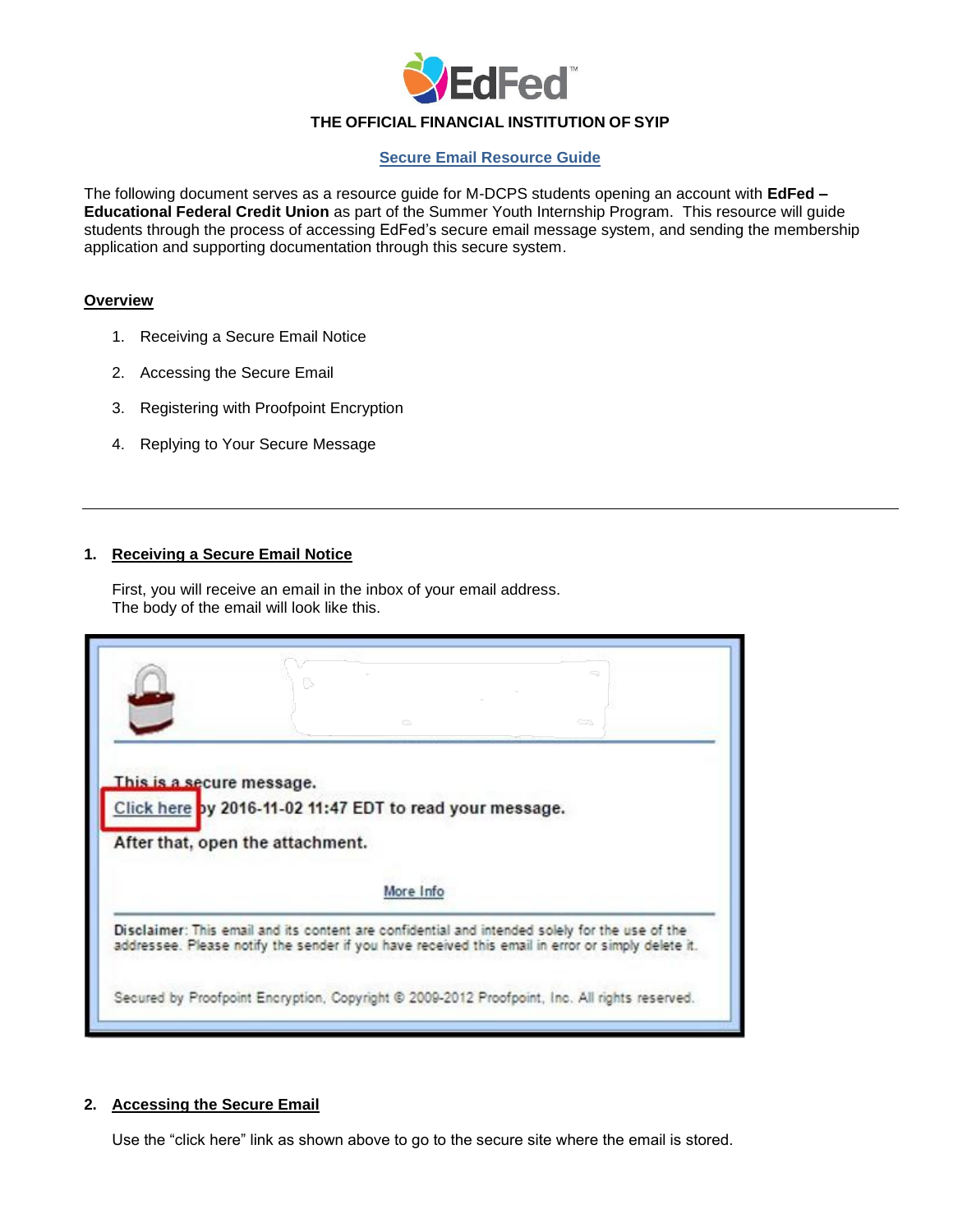# **3. Registering with Proofpoint Encryption**

If this is your first time receiving a secure message from EdFed, you will be prompted to register and create an account with Proofpoint Encryption.

| Registration                                                                                                                                                                                                                             |  |  |  |
|------------------------------------------------------------------------------------------------------------------------------------------------------------------------------------------------------------------------------------------|--|--|--|
| Create your account to read secure email.                                                                                                                                                                                                |  |  |  |
| <b>Password Policy</b>                                                                                                                                                                                                                   |  |  |  |
| · Passwords must be 7-20 characters long.<br>• At least one digit (0-9) is required.<br>At least one symbol character is required.<br>• Your username may not appear in the password.                                                    |  |  |  |
| Email Address:                                                                                                                                                                                                                           |  |  |  |
| First Name:                                                                                                                                                                                                                              |  |  |  |
| Last Name:                                                                                                                                                                                                                               |  |  |  |
| Password:                                                                                                                                                                                                                                |  |  |  |
| Confirm Password:                                                                                                                                                                                                                        |  |  |  |
| We have sent a validation code to your email address.<br>Please check your inbox for the code and enter it below. If<br>you did not receive it and need another code: Click here<br>You can try to send a code again after 3<br>minutes. |  |  |  |
| Validation Code:                                                                                                                                                                                                                         |  |  |  |
| Continue                                                                                                                                                                                                                                 |  |  |  |
|                                                                                                                                                                                                                                          |  |  |  |

Fill in the **Name** fields, **Password** (*Password Policy requirements display when setting the password*), **Confirm Password**, **Validation Code**, and click **Continue.** 

You will receive a separate email from Proofpoint Encryption Registration that includes the **Validation Code** needed to complete this initial registration screen.

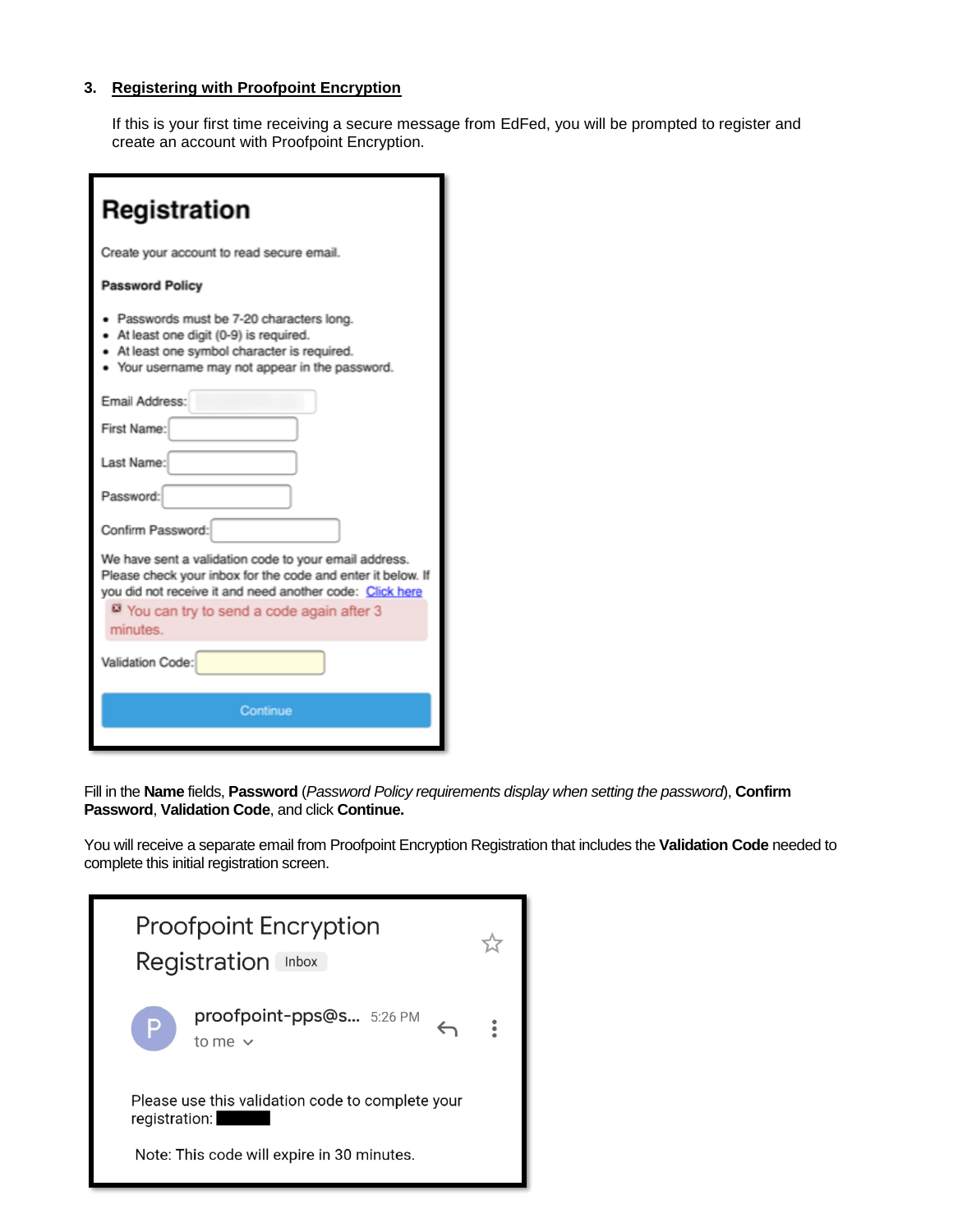After completing that initial registration screen, you will be required to complete the **Security Question** and **Answer** fields.Once you complete these fields, the secure message will open.

| Registration                                                                                     |  |
|--------------------------------------------------------------------------------------------------|--|
| If you forget your password, you<br>can reset it by answering a<br>question only you would know. |  |
| <b>Your childhood best friend</b>                                                                |  |
| <b>First pet's name</b>                                                                          |  |
| <b>Your favorite food</b>                                                                        |  |
| <b>Favorite sports team</b>                                                                      |  |
| <b>High school you attended</b>                                                                  |  |
| <b>Your first car</b>                                                                            |  |
| <b>Favorite book or author</b>                                                                   |  |
| Movie you've always liked                                                                        |  |
| Your first real job                                                                              |  |
| <b>Favorite cartoon character</b>                                                                |  |
|                                                                                                  |  |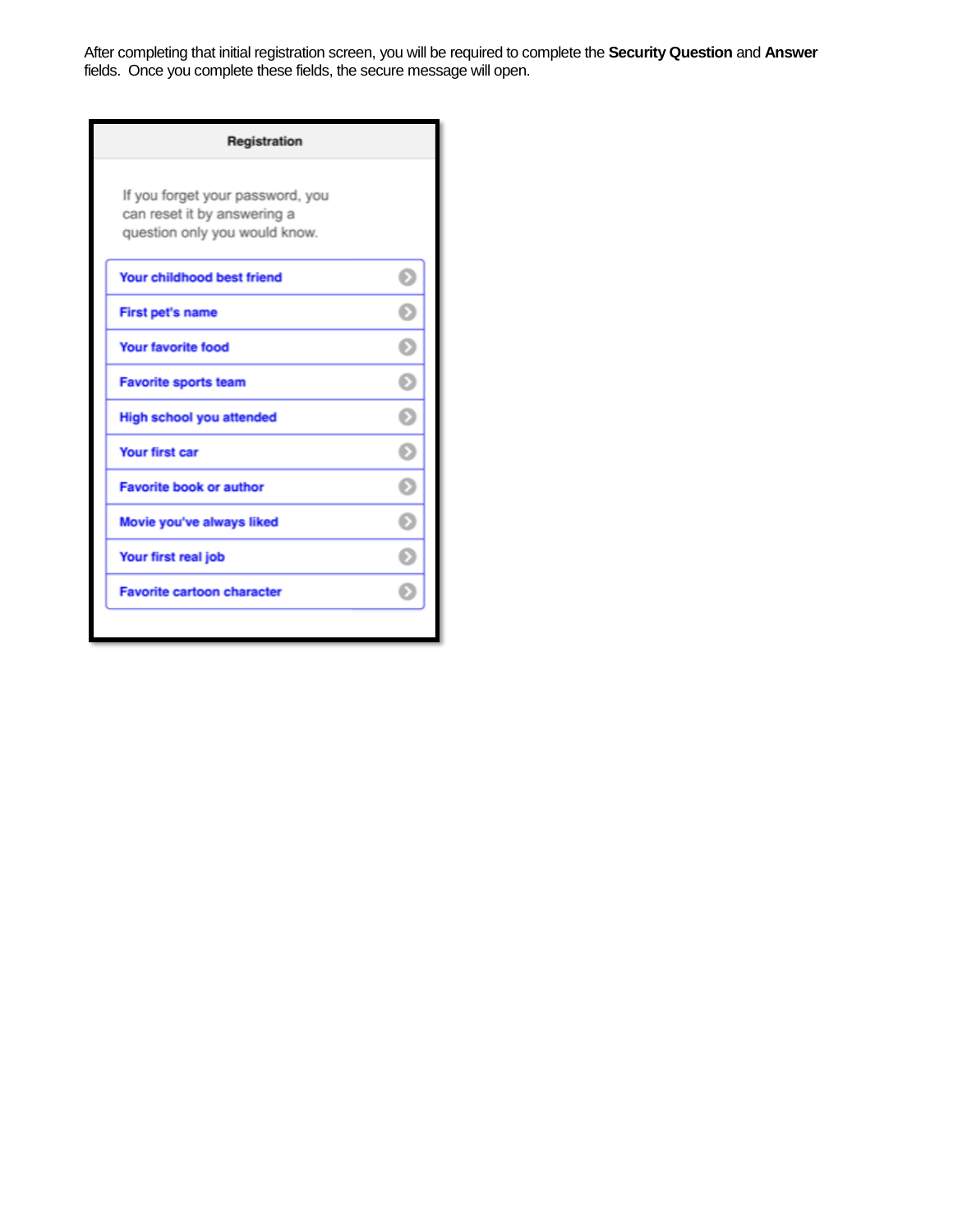The next time you access a secure message, you will be prompted to log into Proofpoint Encryption using your password. It will have your registered email address in the upper line and ask for your password in the lower line. Enter your **password**. Once entered successfully, you will get access to the email.

| Encrypted Email Login<br>$\times$                 |          |  |   |
|---------------------------------------------------|----------|--|---|
| $\leftarrow$ $\rightarrow$ C $\Omega$ a https://t |          |  | ☆ |
|                                                   |          |  |   |
|                                                   |          |  |   |
|                                                   |          |  |   |
|                                                   |          |  |   |
|                                                   | Login    |  |   |
| Log in to read your secure message.               |          |  |   |
|                                                   |          |  |   |
| Password                                          |          |  |   |
| <b>Forgot Password</b>                            |          |  |   |
|                                                   |          |  |   |
|                                                   |          |  |   |
|                                                   | Continue |  |   |
|                                                   |          |  |   |
|                                                   |          |  |   |

### **4. Replying to Your Secure Message**

After you open a secure message, click **Reply** to send a Secure Reply message back to the original sender.

| $\sim$<br>Reply Reply All Forward | Help                         |
|-----------------------------------|------------------------------|
| Test                              | Digital Signature is VALID ♥ |
| From:<br>To:                      |                              |
| Cc:<br>Sent:                      |                              |
|                                   |                              |

Additional recipients **CANNOT** be added to the secure message.